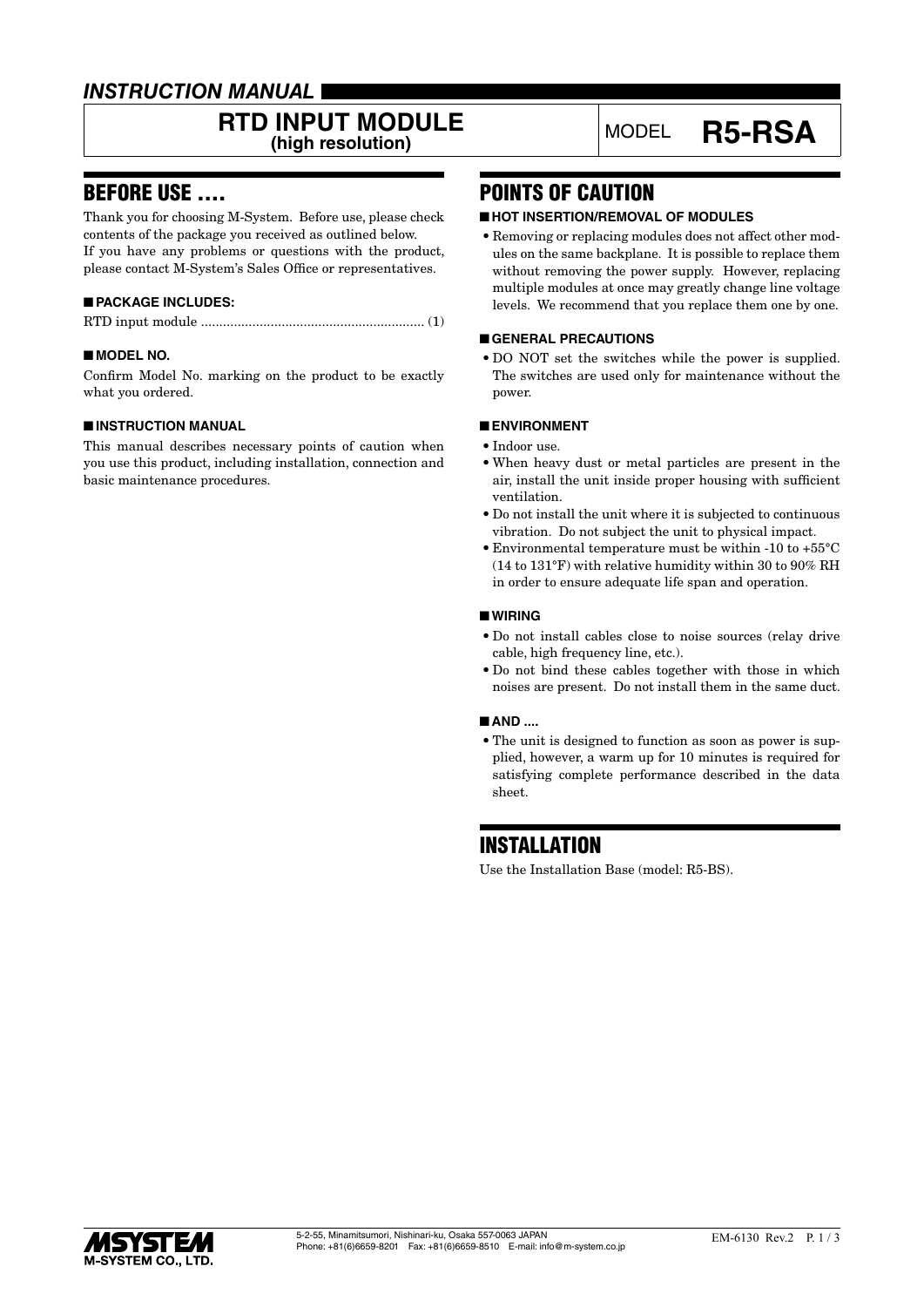## COMPONENT IDENTIFICATION

### ■ **FRONT VIEW** ■ SIDE VIEW





### ■ **STATUS INDICATOR LED**

**RUN indicator**: Bi-color (red/green) LED;

Red when the bus A operates normally; Green when the bus B operates normally; Amber when both buses operate normally.

### ■ **SIDE DIP SW**

(\*) Factory setting

**• RTD Type: SW1, 2, 3, 4**

| SW  |     |     |     |                             |  |
|-----|-----|-----|-----|-----------------------------|--|
|     | 2   | 3   | 4   | <b>RTD</b>                  |  |
| OFF | OFF | OFF | ON  | JPt 100 (JIS '89)           |  |
| ON  | OFF | OFF | OFF | Pt 100 (JIS '89)            |  |
| OFF | OΝ  | OFF | OFF | Pt 100 (JIS '97, IEC) $(*)$ |  |

### **• Temperature Unit: SW5, 6**

| <b>SW</b> |     |                     |
|-----------|-----|---------------------|
| b         |     | TEMP. UNIT          |
| OFF       | OFF | $\rm ^{\circ}C$ (*) |
| OΝ        | OEE | °F                  |

**• Burnout: SW7, 8**

| <b>SW</b>     |         |                |
|---------------|---------|----------------|
|               |         | <b>BURNOUT</b> |
| <b>INPUT1</b> | INPUT 2 |                |
| OFF           | OFF     | Downscale      |
| OΝ<br>OΝ      |         | Upscale $(*)$  |

## PC CONFIGURATOR

With configurator software, settings shown below are available. Refer to the software manual of R5CON for detailed operation.

### ■ **CHANNEL INDIVIDUAL SETTING**

| <b>PARAMETER</b>  | <b>AVAILABLE RANGE</b> | DEFAULT SETTING |
|-------------------|------------------------|-----------------|
| Zero Scale        | $-32000$ to $+32000$   |                 |
| <b>Full Scale</b> | $-32000$ to $+32000$   | 10000           |
| Bias [Zero Adj.]  | $-320.00$ to $+320.00$ | 0.00            |
| Gain [Span Adj.]  | $-32000$ to $+32000$   | 1.0000          |
| Zero Base         | Depends on sensor type | 0.00            |
| Full Base         | Depends on sensor type | 0.00            |

### ■ **CHANNEL BATCH SETTING**

| PARAMETER | DEFAULT SETTING                                                      |               |
|-----------|----------------------------------------------------------------------|---------------|
| Limit     | No check mark: Limits to the scaling values equivalent to $-15\%$ to | No check mark |
|           | $+115\%$                                                             |               |
|           | Check-marked: Limits within Zero Scale to Full Scale.                |               |